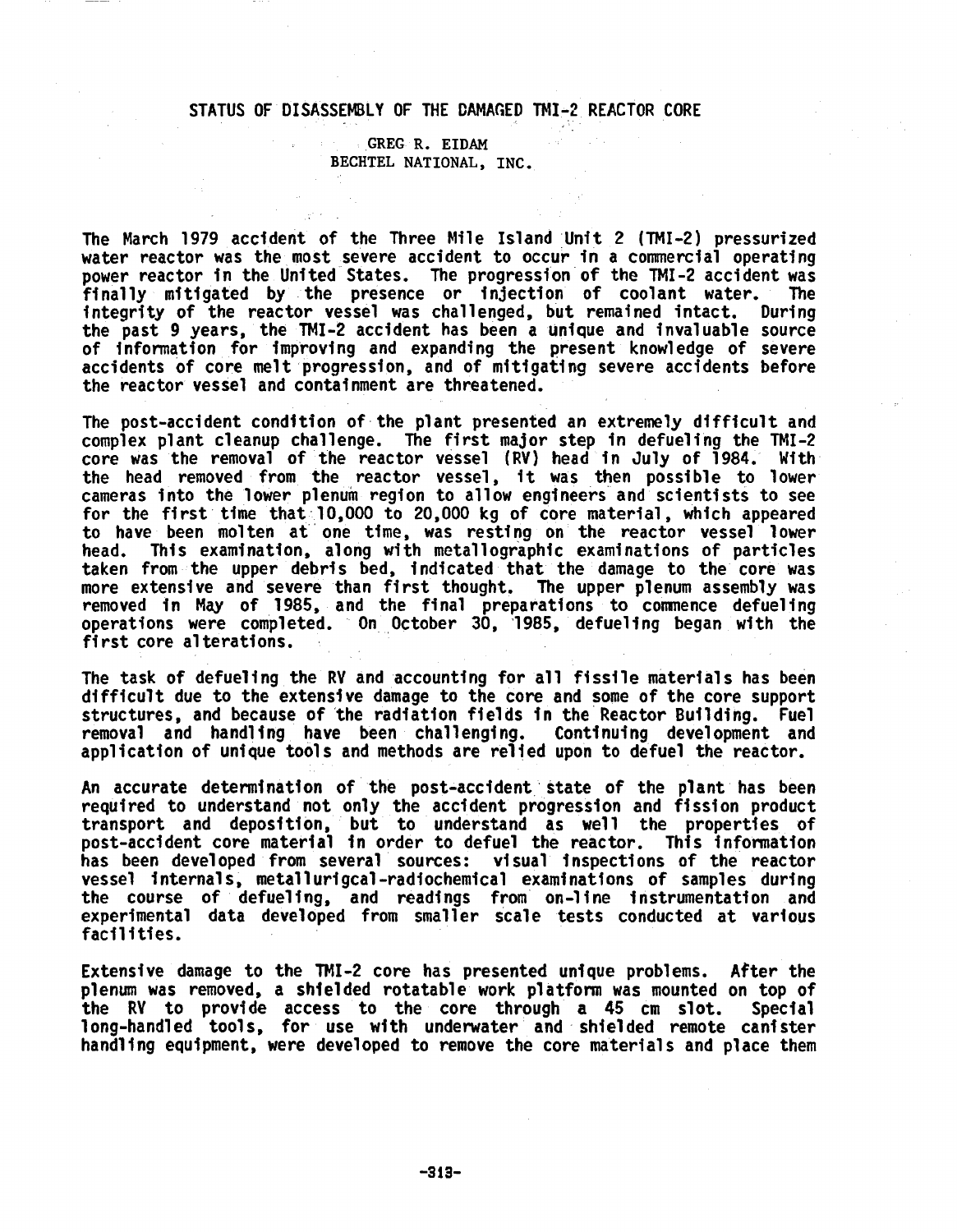in specially designed shipping canisters for transport to the Idaho National Engineering Laboratory (INEL). Removal of core material progressed in stages, with each of the different regions of core material being removed individually.

The end state configuration of the original core included a core void or<br>cavity which was approximately 1.5 m deep with an overall volume of cavity which was approximately 1.5 m deep with an overall volume of approximately 9.3 m<sup>3</sup>. Forty-two of the original 177 fuel assemblies standing at the periphery of this void surrounded this cavity. Only two of these fuel assemblies contain more than 90% of their full-length cross section with the majority of the fuel rods intact. The first step in defueling of the core region was to reduce these fuel assemblies and fuel rods into manageable lengths to provide clearance for the rotatable work platform and canister handling equipment beneath the platform. This reduction was accomplished by<br>hydraulic cutters. Beneath this void, a loose debris bed varying in depth Beneath this void, a loose debris bed varying in depth from 0.6 to 1 m existed consisting of whole and fractured fuel pellets, control rod spiders, end fittings, and resolidified debris totaling This material was picked up with long-handled, pick-and-place tools and loaded into defueling canisters.

Beneath the loose debris bed was a large resolidified mass which was approximately 3 m in diameter, 1.5 m thick at its center, and 0.25 m thick at its periphery and containing approximately 32,700 kg of core debris. A special drilling machine was mounted on the work platform to break up this consolidated mass. The resulting fragmented debris was then placed in The resulting fragmented debris was then placed in defueling canisters by using the pick-and-place tools. Some large pieces, composed of previously molten metallics and ceramics which were too large to be placed directly into the defueling canisters, were broken apart with the use of a hydraulic underwater jackhammer. Beneath this large resolidified mass stood undamaged fuel assembly stubs extending upward from the lower grid plate to the bottom surface of this resolidified region. These stubs varied in lengths of approximately 0.2 m to 1.5 m. Longer, partial fuel assemblies stood at the periphery and the resolidified mass. These fuel assembly stubs were removed with a specially designed fuel assembly puller tool that lifted each assembly and loaded them into defueling canisters. On the east side of the core, four adjacent fuel assemblies were almost completely replaced with previously molten core material; this has indicated a-possible relocation path of molten material into the lower core support assembly (LCSA) and core bypass region. During December of 1987, all fuel assembly stubs, with the exception of one, were removed. The remaining assembly (R-6) consisted of a partial end fitting frame with resolidified material filling the space where the assembly would have been. This mass continues into the bypass region. During March of 1988, a hole was drilled into this one remaining stub assembly with a junk mill bit attached to the special drilling machine which was remounted on the work platform. After the drilling, portions of the end fitting and<br>resolidified mass still remained. The standing fuel assembly stubs and The standing fuel assembly stubs and peripheral assemblies constituted approximately 44,500 kg of core debris.

The LCSA, region consists of 5 stainless steel structures: four plates and a lower grid assembly. The structures vary in thickness from 0.025 m to 0.33m, with 0.080 m or 0.15 m diameter flow holes. During the accident, molten material flowed through the periphery of these structures and came to rest on the lower head-of the RV. There is resolidified material at various locations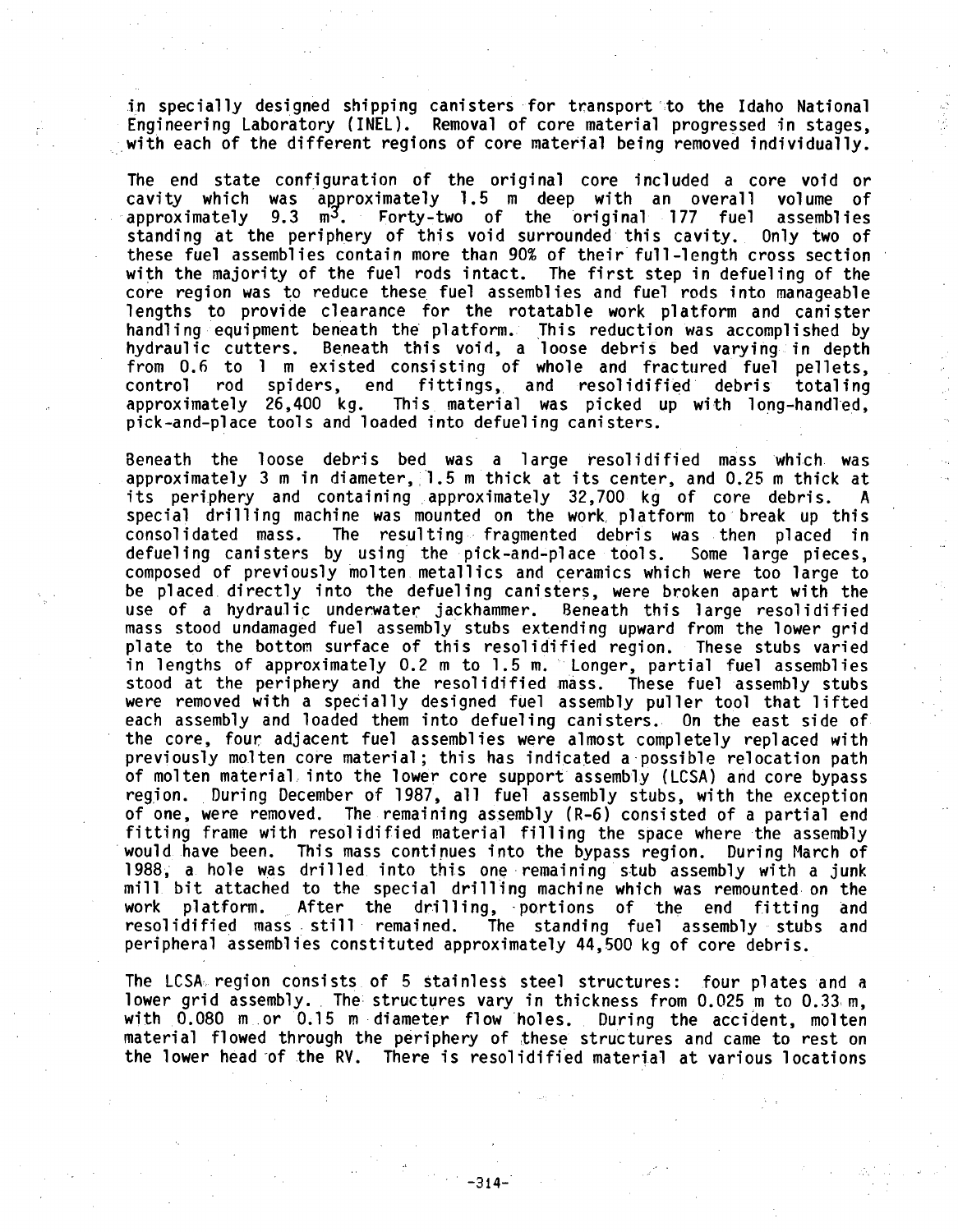on the circumference of the structures. In several places, resolidified material completely fills the flow holes, and columns of once molten material are observed between the plates. The largest accumulation of resolidified material appears to have flowed into the LCSA from the east side of the core. Although most of this material was seen on the southeast side, many columns of resolidified material have been seen all the way around the core beneath the core bypass region.

The special drilling machine was again mounted on the defueling platform to begin' 'disassembly of the LCSA during January 1988. This machine was used to section the LCSA grid plate which was removed from the reactor vessel and transferred to a core flood tank for storage during April. During May, an automated cutting equipment system (ACES), which' includes **.a** manipulator arm and an X-Y bridge and trolley system, was installed in the reactor vessel to cut the remaining stainless steel structures. The ACES has completed cutting two of these structures and is currently in the process of cutting the<br>remaining two. During the early part of 1989, the last of these remaining During the early part of 1989, the last of these remaining structures will have been removed to provide access to the lower head region. Inspections have revealed that a large ,quantity of previously molten core material rests on the lower head. The post-accident debris in the lower head region accumulated to a depth of 0.75 m to 1 m above the lower head elevation, and to a diameter of 4 m. Particle sizes varied from granular particles (less than 0.010 m) to large rocks (up to 0.20 m). Visual inspections have  $than 0.010 m$  to large rocks (up to  $0.20 m$ ). indicated that larger rocks, especially in the northeast and southwest areas, were located towards the periphery and the debris pile was lower at the vessel<br>center than at the periphery. A large cliff-like structure formed of A large cliff-like structure formed of previously molten core material exists in the northern region. The cliff base was approximately 0.38 m high and 1.25 m wide. It has been estimated that 19,200 kg of core material was in the lower head region as a result of the accident. The only significant structural damage observed to date in the lower head region was the melting of an incore instrument guide tube.

As a, result of defueling the core region, additional material from the core region., has been relocated to the LCSA and lower head regions. Therefore, over 28,000 kg of material must be removed from the lower head region. When this region is defueled, additional damage may be identified.

The final stage of defueling will be to disassemble the core baffle plates and remove the previously molten material from the core bypass regions. This core bypass region consists of vertical core baffle plates that form the peripheral boundary of the core, horizontal core former plates to which the baffle plates are bolted, the core barrel, and thermal shield. There are a number of flow holes in the baffle core former plates to which coolant flowed during normal reactor operations.

A large hole approximately 0.6 m wide and 1.5 m high exists, extending across the lower portion of 3 baffle plates. The' 0.019 m thick baffle plates and sections of 3 horizontal core former plates (approximately 0.032 m thick), were melted in this region. Molten core material from the core region appears to have flowed through this hole into the upper CSA. The area behind the baffle plates contains loose debris all the way around the core region. The depth of this debris within the upper CSA is approximately 1.5 m on the

-315-